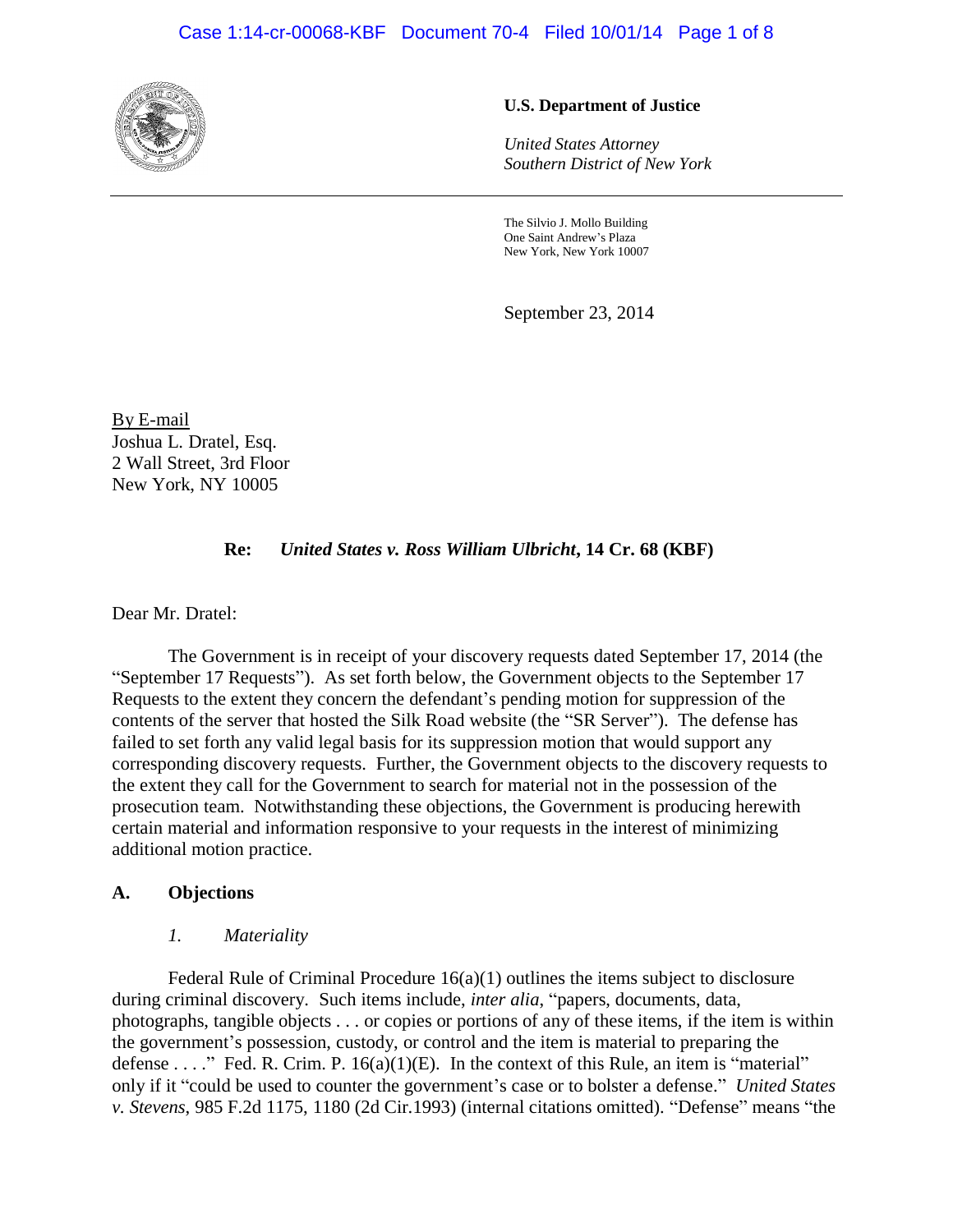defendant's response to the Government's case in chief," encompassing only items "which refute the Government's arguments that the defendant committed the crime charged." *United States v. Armstrong*, 517 U.S. 456, 462 (1996) (interpreting predecessor to Fed. R.Crim. P. 16(a)(1)(E)).

"It is defendant's burden to [show] that the documents sought are material to preparing his defense." *United States v. Giffen*, 379 F.Supp.2d 337, 342 (S.D.N.Y.2004) (citation omitted). "Materiality means more than that the evidence in question bears some abstract logical relationship to the issues in the case. There must be some indication that the pretrial disclosure of the disputed evidence would have enabled the defendant significantly to alter the quantum of proof in his favor." *Id*. (internal quotation marks omitted). A showing of materiality cannot be made through conjecture or conclusory allegations. *Id.* Moreover, evidence is not material merely because it might be "'useful' in order [for a defendant] to meet [his] burden under Rule 16(a)(1)(E)" to obtain further discovery. *United States v. Rigas*, 258 F.Supp.2d 299, 307 (S.D.N.Y. 2003). In short, in contrast to civil discovery, criminal discovery is not exploratory. Only if a defendant can show at the outset how the requested materials will advance his defense to the Government's case-in-chief is he entitled to their disclosure.

In light of these basic legal principles, the Government objects to the September 17 Requests as a general matter on the ground that no adequate explanation has been provided as to how the requested items are material to the defense. Most of the requests appear to concern how the Government was able to locate and search the SR Server. Yet the Government has already explained why, for a number of reasons, there is no basis to suppress the contents of the SR Server: (1) Ulbricht has not claimed any possessory or property interest in the SR Server as required to establish standing for any motion to suppress; (2) the SR Server was searched by foreign law enforcement authorities to whom the Fourth Amendment does not apply in the first instance; (3) even if the Fourth Amendment were applicable, its warrant requirement would not apply given that the SR Server was located overseas; and (4) the search was reasonable, given that the FBI had reason to believe that the SR Server hosted the Silk Road website and, moreover, Ulbricht lacked any expectation of privacy in the SR Server under the terms of service pursuant to which he leased the server.

Particularly given these circumstances, it is the defendant's burden to explain how the contents of the SR Server were supposedly obtained in violation of the defendant's Fourth Amendment rights and how the defendant's discovery requests are likely to vindicate that claim. The defense has failed to do so, and the Government is unaware of any evidence – including any information responsive to the defense's discovery requests – that would support any viable Fourth Amendment challenge. Instead, the defense's discovery requests continue to be based on mere conjecture, which is neither a proper basis for discovery nor a proper basis for a suppression hearing. *See United States v. Persico*, 447 F. Supp. 2d 213, 217 (E.D.N.Y. 2006) ("basing discovery requests on nothing more than mere conjecture" is a "non-starter"); *United States v. Seijo*, No. 02 Cr. 1415, 2003 WL 21035245, at \*4 (S.D.N.Y. May 7, 2003) ("A defendant seeking the suppression of evidence is not automatically entitled to an evidentiary hearing on his claim; rather, the defendant must first 'state sufficient facts which, if proven, would [require] the granting of the relief requested.'") (quoting *United States v. Kornblau*, 586 F.Supp. 614, 621 (S.D.N.Y.1984)). In the absence of any cognizable legal basis for the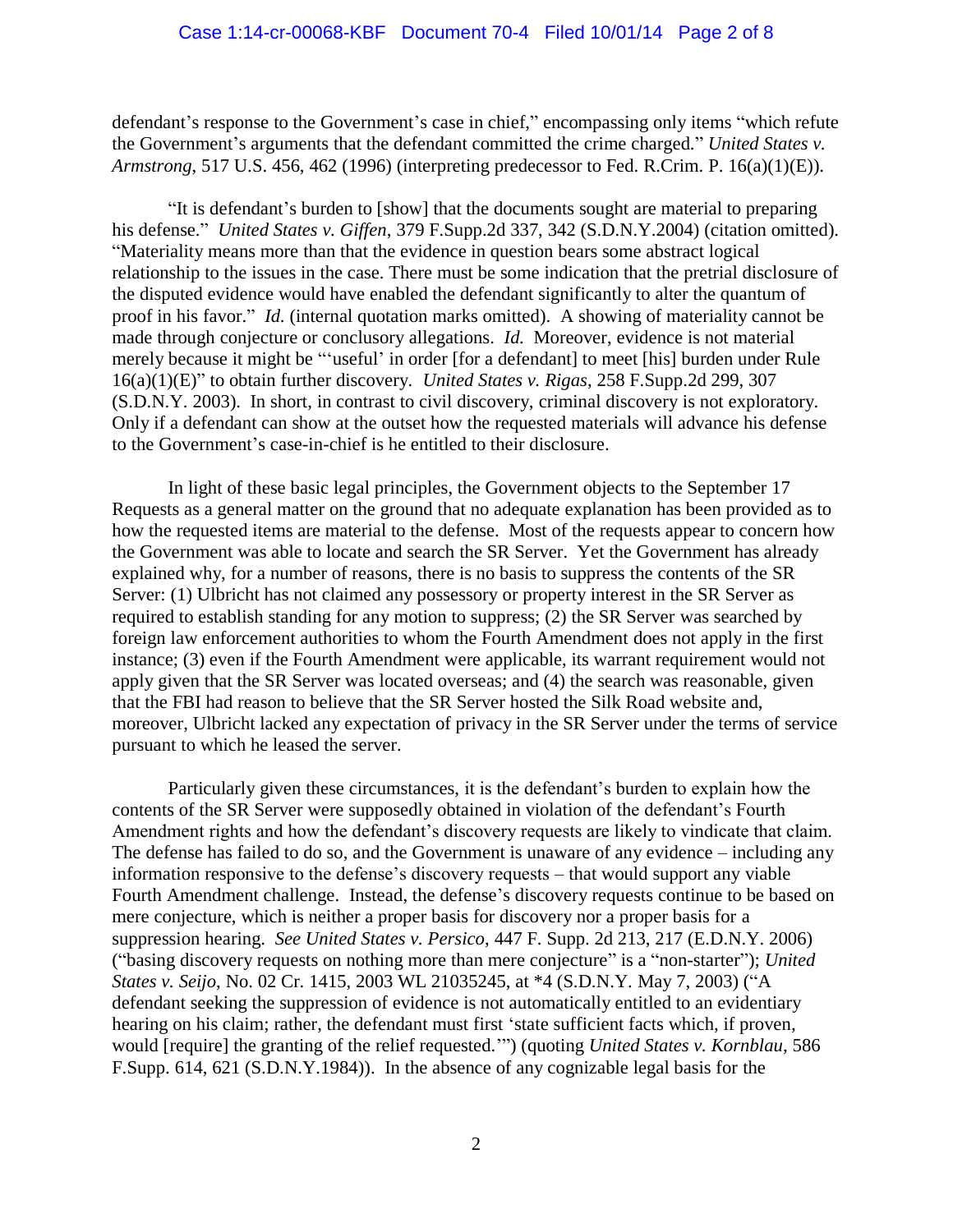defendant's suppression motion, the Government does not believe the defense is entitled to any discovery with respect to the motion.

### *2. Prosecution Team*

The Government also objects to the unbounded definition of the term "government" set forth in the September 17 Requests. Specifically, the requests ask the prosecution to search for information within "not only the United States Attorney's Office for the Southern District of New York, but also the Offices in all other Districts, any and all government entities and law enforcement agencies, including but not limited to the Federal Bureau of Investigation, Central Intelligence Agency, Drug Enforcement Administration, Immigration and Customs Enforcement Homeland Security Investigations, National Security Agency, and any foreign government and/or intelligence agencies, particularly those with which the U.S. has a cooperative intelligence gathering relationship, *i.e.*, Government Communications Headquarters ("GCHQ"), the British counterpart to the NSA."

Even in the *Brady* context, the law is clear that a prosecutor has a duty to learn only of "evidence known to . . . others acting on the government's behalf in the case." *Kyles v. Whitley*, 514 U.S. 419, 437 (1995); *see United States v. Payne,* 63 F.3d 1200, 1208 (2d Cir. 1995). The imposition of an unlimited duty on a prosecutor to inquire of other offices and agencies not working with the prosecutor's office on the case in question would inappropriately reflect a "monolithic view of government that would "condemn the prosecution of criminal cases to a state of paralysis." *United States v. Gambino*, 835 F. Supp. 74, 95 (E.D.N.Y. 1993), *aff'd*, 59 F.3d 353 (2d Cir. 1995). Accordingly, the Second Circuit and courts within it have repeatedly concluded that the prosecution team cannot be deemed to have constructive knowledge of evidence possessed by other government agencies not involved in its investigation of the defendant. *See, e.g.*, *United States v. Avellino*, 136 F.3d 249, 256 (refusing to impute to federal prosecutor information gathered in state investigation); *Pina v. Henderson,* 752 F.2d 47, 49-50 (2d Cir. 1985) (concluding prosecution did not have constructive knowledge of information relayed to parole officer); *United States v. Stofsky*, 527 F.2d 237, 243-44 (2d Cir. 1975) (no imputation of witness's tax information held by the IRS); *United States v. Canniff*, 521 F.2d 565, 573-74 (2d Cir. 1975) (no imputation of information in witness's Pre-Sentence Report that was not in the government's possession); *United States v. Chalmers*, 410 F. Supp. 2d 278, 289-90 (S.D.N.Y. 2006) (refusing to impute evidence in custody of federal agencies that did independent investigation of United Nations Oil-For-Food program to prosecution team).

## **B. Responses**

Without waiving the objections set forth above, in the interest of minimizing any additional motion practice, the Government hereby provides the following responses to the September 17 Requests, based on the information available to the prosecution team:

**1. The MD5 hash value of the device mapper for the partition sda4\_crypt as well as the MD5 hash of the RAW (.dd) image of the partition, both of which should have been generated, when the following command was issued (according to the bash history attributable to the FBI): 2175 date ; md5sum /dev/mapper/sda4\_crypt >**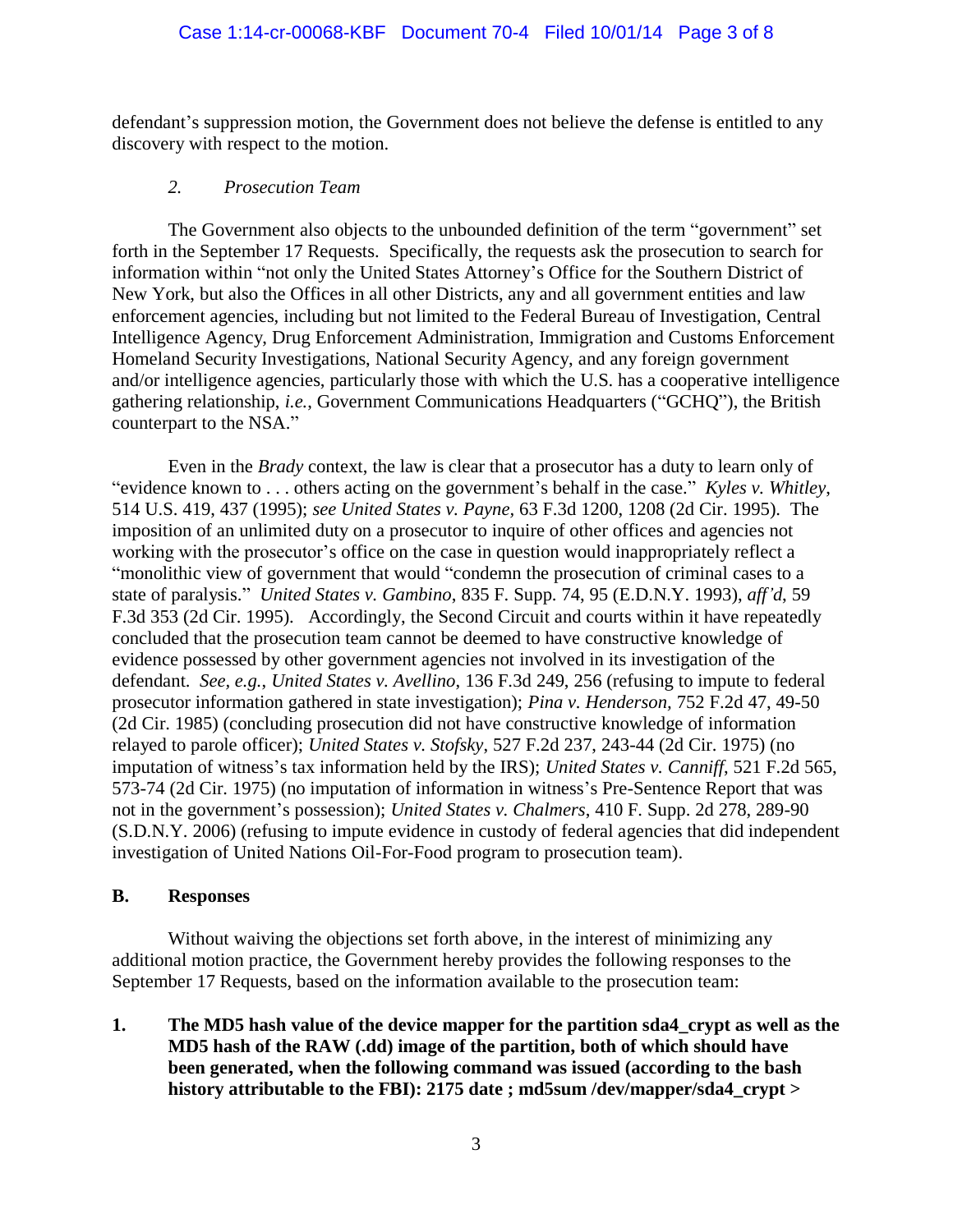## **/media/sv\_13\_0210/evidence/l1c1\_sda4\_crypt/sd4\_md5.txt ; date ; md5sum /media/sv\_13\_0210/evidence/l1c1\_sda4\_crypt/sda4\_crypt.dd > /media/sv\_13\_0210/evidence/l1c1\_sda4\_crypt/sda4\_crypt.dd.md5.txt.**

The commands referenced were unsuccessful and did not return an MD5 hash. The Government is not in possession of an MD5 value with regard to the "device mapper for partition sda4 crypt." After the image was completed, an MD5 value was created for the raw .dd image. The hash value returned was 1e610e4a5f28b3d01bb8efd835ef0fed.

## **2. Any and all logs of communications between the front-end and back-end Silk Road Servers.**

If by "front-end" server you mean the server hosting the Silk Road hidden service and "back-end" server you mean the server hosting the Silk Road website, then the Government is not aware of logs of communications between the two other than any logs included on the images of the servers already provided to you in discovery.

### **3. Any and all traffic and communication logs for the Icelandic server assigned IP address 193.107.84.4.**

The Government has already provided these records to you.

## **4. Exact dates and times of access and/or attempted access to the Silk Road servers by former SA Tarbell and/or CY-2.**

Please see Attachment 1, which is an excerpt of a log file on the SR Server, reflecting the IP address used by former SA Tarbell to directly contact the SR Server outside of Tor, as described in the fourth sentence of paragraph 8 of the Tarbell Declaration. The log file from which this excerpt is taken is found on the image of the 193.107.86.49 server ("orange21.tar" file) at /home/s/oldlogs/access.log.3.gz [6/11/2013:16:58:36 +0000].

# **5. The name of the software that was used to capture packet data sent to the FBI from the Silk Road servers.**

Other than Attachment 1, the Government is not aware of any contemporaneous records of the actions described in paragraphs 7 and 8 of the Tarbell declaration. (Please note that Attachment 1 is marked "Confidential" and is subject to the protective order entered in this matter.)

# **6. A list of the "miscellaneous entries" entered into the username, password, and CAPTCHA fields on the Silk Road login page, referenced in the SA Tarbell's Declaration, at ¶ 7.**

*See* response to request #5.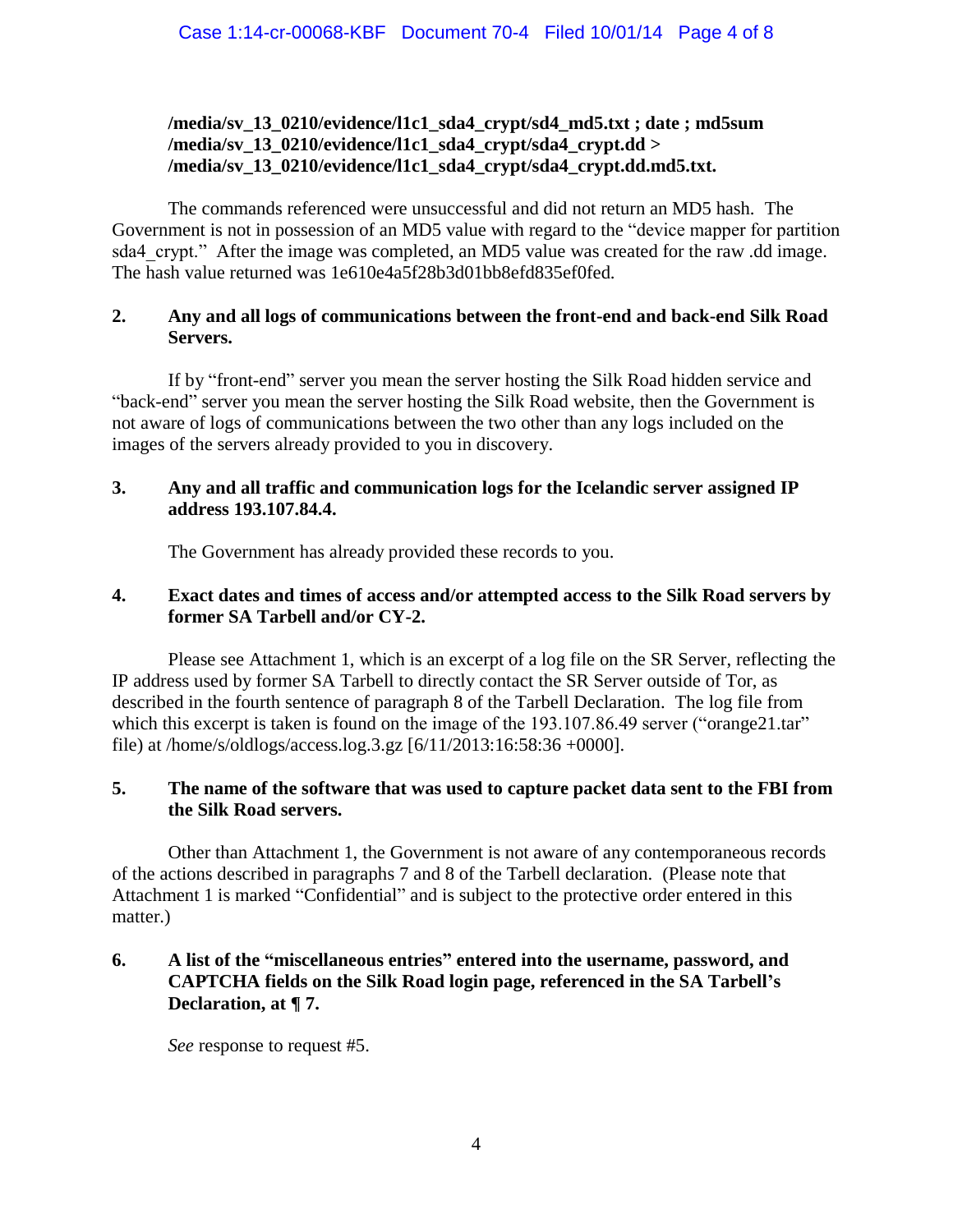### **7. Any logs of the activities performed by SA Tarbell and/or CY-2, referenced in ¶ 7 of SA Tarbell's Declaration.**

*See* response to request #5.

### **8. Logs of any server error messages produced by the "miscellaneous entries" referenced in SA Tarbell's Declaration.**

*See* response to request #5.

#### **9. Any and all valid login credentials used to enter the Silk Road site.**

*See* response to request #5.

### **10. Any and all invalid username, password, and/or CAPTCHA entries entered on the Silk Road log in page.**

*See* response to request #5.

**11. Any packet logs recorded during the course of the Silk Road investigation, including but not limited to packet logs showing packet headers which contain the IP address of the leaked Silk Road Server IP address [193.107.86.49].**

*See* response to request #5.

### **12. Any server configuration files from the time period referenced in the Tarbell Declaration, at ¶ 7, including in particular, NGINX vhost configuration files obtained from the Silk Road Server in early June 2013.**

Any server configuration files from the SR Server in the Government's possession are contained in the images of the SR Server already provided to you. Those images were created in late July 2013 and early October 2013.

#### **13. Any and all data obtained from pen registers judicially authorized in this case.**

The Government has provided all available pen register data used to detect Ulbricht's email and Internet activity in September 2013, as well as pen register data received from Icelandic law enforcement authorities concerning the SR Server and the server described in the Tarbell Declaration as Server-1. To the extent any other pen register information was obtained in the course of the investigation, the Government objects to this request on the ground that such information is not material to the defense or otherwise required to be produced under Rule 16.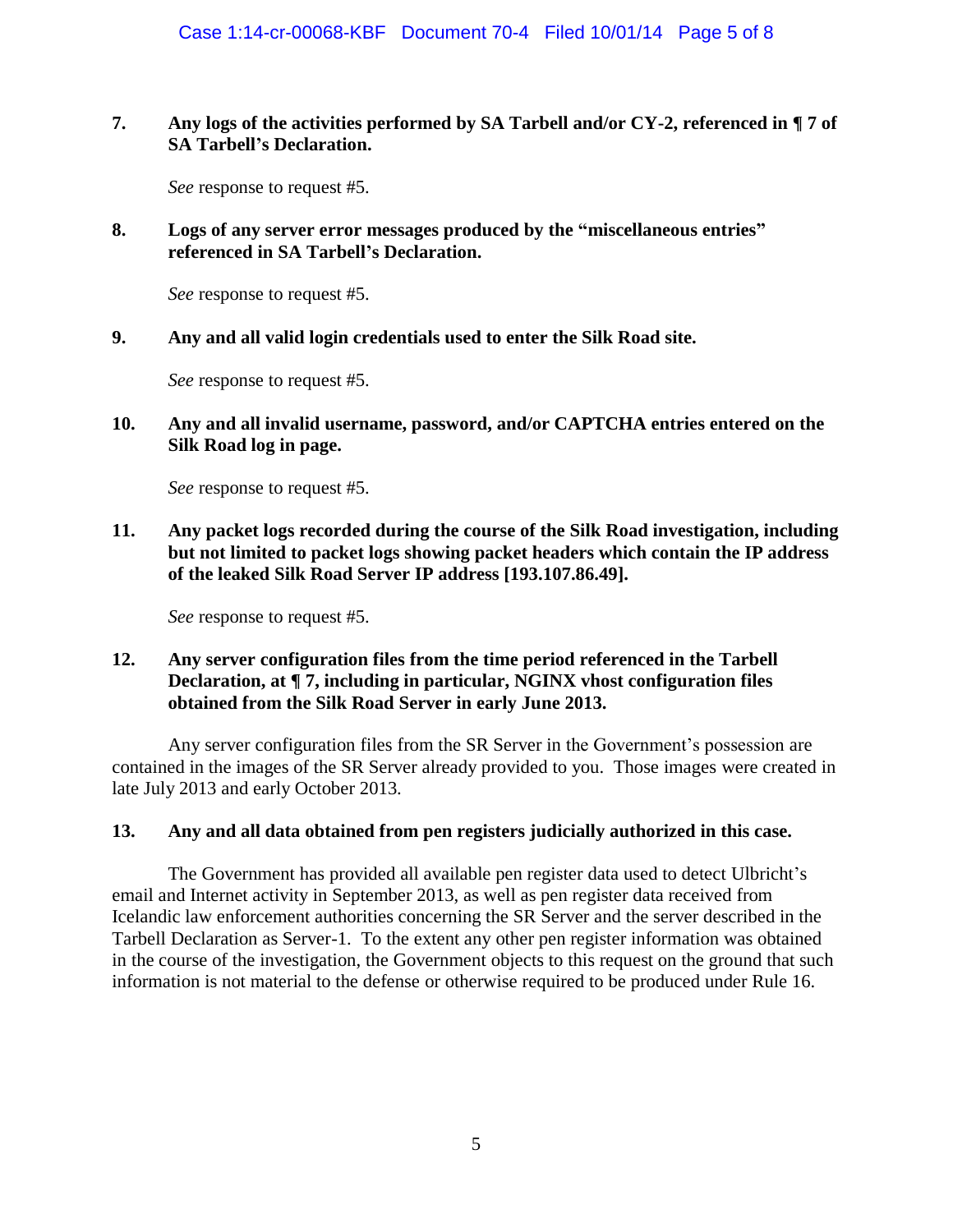#### **14. Information and documentation regarding how the IP address (193.107.84.4) of the initial Silk Road Server was obtained.**

The Government objects to this request on the ground that it is not material to the defense. As noted in the Tarbell Declaration, although the Government originally asked Icelandic authorities for assistance with respect to this server – including obtaining subscriber information, collecting routing information, and covertly imaging the server – Icelandic authorities did not produce traffic data for Server-1 until May 2013. Thereafter, on June 12, 2013, the Government informed Icelandic authorities that it believed that the SR Server was now hosting the Silk Road website, and thus requested that Icelandic authorities search the SR Server instead. However, Icelandic authorities had already imaged the contents of Server-1 by this time, on or about June 6, 2013. Although the Government did not ask Icelandic authorities to share the image of Server-1, Icelandic authorities included the image on the same device on which it produced the image of the SR Server to the Government on or about July 29, 2013. The Government does not intend to use any contents from Server-1 at trial, and accordingly the Government objects to this request as immaterial.

#### **15. Any and all correspondence between the Reykjavik Metropolitan Police and the United States government (as described in fn. 1).**

The Government reasserts its general materiality objections set forth above. The only potential relevance of the requested correspondence is to the issue of whether U.S. officials had "authority to control or direct" the actions of the Reykjavik Metropolitan Police ("RMP") with regard to their search of the SR Server. *United States v. Getto*, 729 F.3d 221, 231 (2d Cir. 2013). The Government does not believe that the requested correspondence, which concern requests for foreign law enforcement assistance, would establish that U.S. officials had such authority. *See id.*, 729 F.3d at 230-31 (holding that the Fourth Amendment does not apply to actions of foreign officials merely because they undertook investigative steps only in response to an American MLAT request). But in any event, even if the facts could demonstrate that U.S. officials had "authority to control or direct" the actions of the RMP, the defendant has not articulated any viable theory of how the RMP's search violated his Fourth Amendment rights. Because the defendant has failed to assert any theory, let alone facts, that would establish such a violation, there is no justification for the defense to obtain wide-ranging discovery into the Government's communications with foreign law enforcement authorities. Collecting, reviewing, and producing the requested correspondence would not only be burdensome for the Government, but also, were such correspondence routinely subject to disclosure in any investigation involving international cooperation, candid and effective communications between foreign and U.S. law enforcement authorities would be inhibited. *Cf. United States v. Getto*, 729 F.3d 221, 230 (2d Cir. 2013) (citing *United States v. Morrow*, 537 F.2d 120, 140 (5th Cir.1976) ("Normal lines of communication between the law enforcement agencies of different countries are beneficial without question and are to be encouraged."); *cf. also United States v. Cherry*, 876 F. Supp. 547, 551-52 (S.D.N.Y. 1995) (rejecting request for discovery of investigative files of local law enforcement agency that cooperated with federal government in its investigation, finding that subjecting such materials to discovery "would in all likelihood inhibit cooperation between local and federal law enforcement agencies, to the benefit of criminals but to the detriment of the public good"). To the extent the Court determines, however, that it needs to resolve the question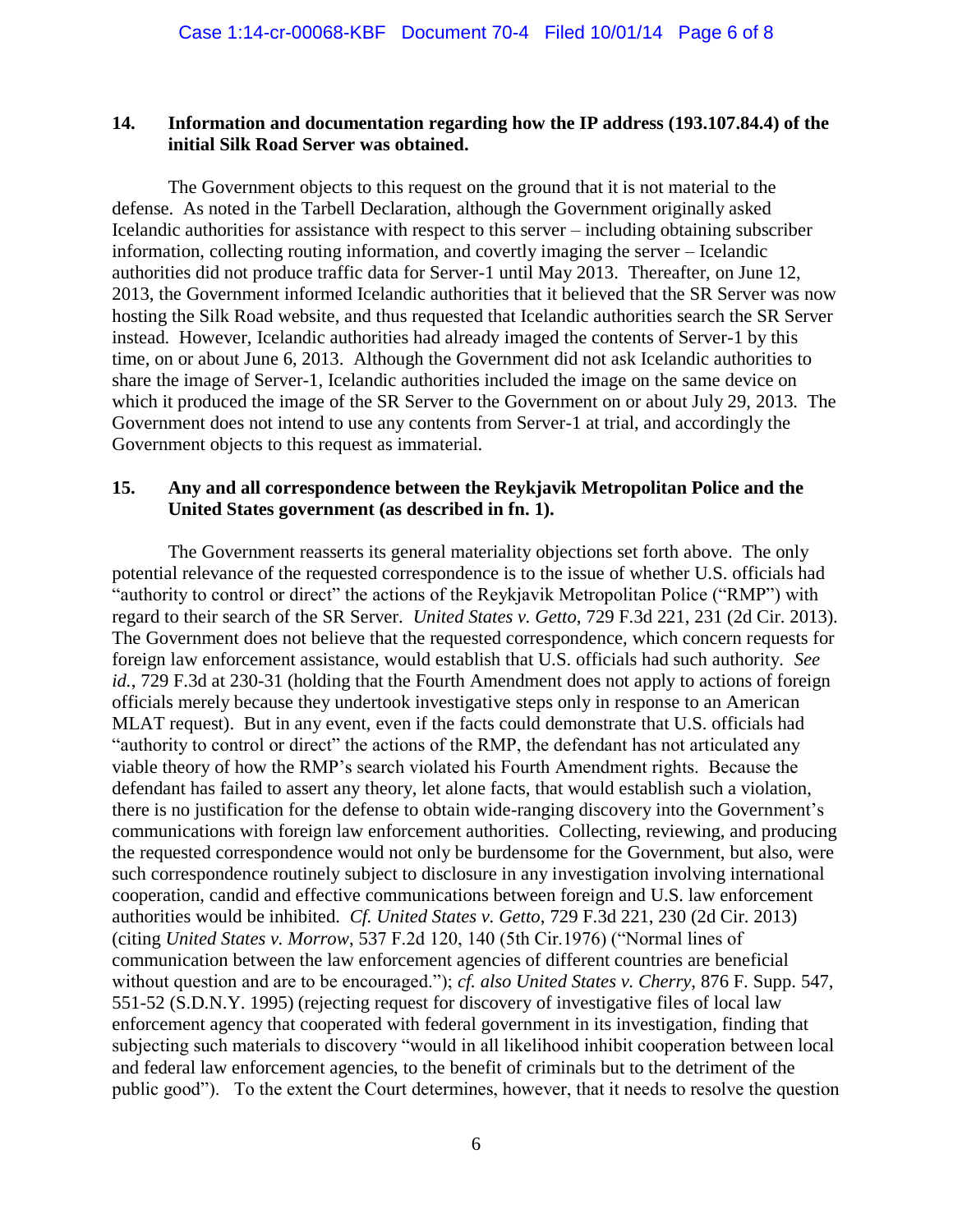of whether U.S. officials had "authority to control or direct" the actions of the RMP, the Government would propose to submit the requested correspondence to the Court *ex parte* for its review, in light of the Government's concern about the sensitivity of its communications with foreign law enforcement authorities.

### **16. A copy of the August 27, 2013, First Supplemental Request issued by U.S. Authorities to Icelandic Authorities.**

The Government objects to this request on the ground that it is not material to the defense, particularly because the First Supplemental Request does not concern the SR Server or any other evidence the defendant seeks to suppress.

## **17. The September image of the 193.107.86.49 server, referenced in item #9 of the government's March 21, 2014, discovery letter.**

The SR Server was originally imaged in July 2013. The Government is not aware of any image of the SR Server made by Icelandic authorities in September 2013. As far as the Government is aware, the SR Server was re-imaged by Icelandic authorities in October 2013 pursuant to an official U.S. request made in late September 2013 (which has been produced to you). This image was produced to you as item #12 in the Government's March 21, 2014 discovery production. To the extent that the Government's cover letter accompanying this production also references the server image in item #9, this appears to be an error.

- **18. In regard to the several .tar compressed archives (all.tar; home.tar; and orange21.tar) produced as part of item #1 of the government's March 21, 2014, discovery letter, please (a) identify when these .tar archives were created; (b) list the commands that were issued to create them; (c) state whether any cryptographic hash values were generated for the .tar archives at the time they were created.**
	- (a) The creation dates of these archive files are reflected in their file properties.
	- (b) According to information provided by the RMP, copying of the data was executed as follows:
		- 1. Screen and keyboard are connected to the machine and restart it with  $\text{ctrl} + \text{alt} + \text{del}$
		- 2. Booted console in Single mode with bash shell to bypass password authentication (init  $=$  / bin / bash)
		- 3. Copying machine with the following command line anti: tar-cvpzf / mnt/orange21.tar.gzexclude  $=$  / mnt - exclude  $=$  / proc-exclude  $=$  / sys-exclude  $=$  / dev-exclude  $=$  / run /
		- 4. USB Disk un-mounted and console rebooted and linked back to the network.
		- 5. The machine boots back up normally.